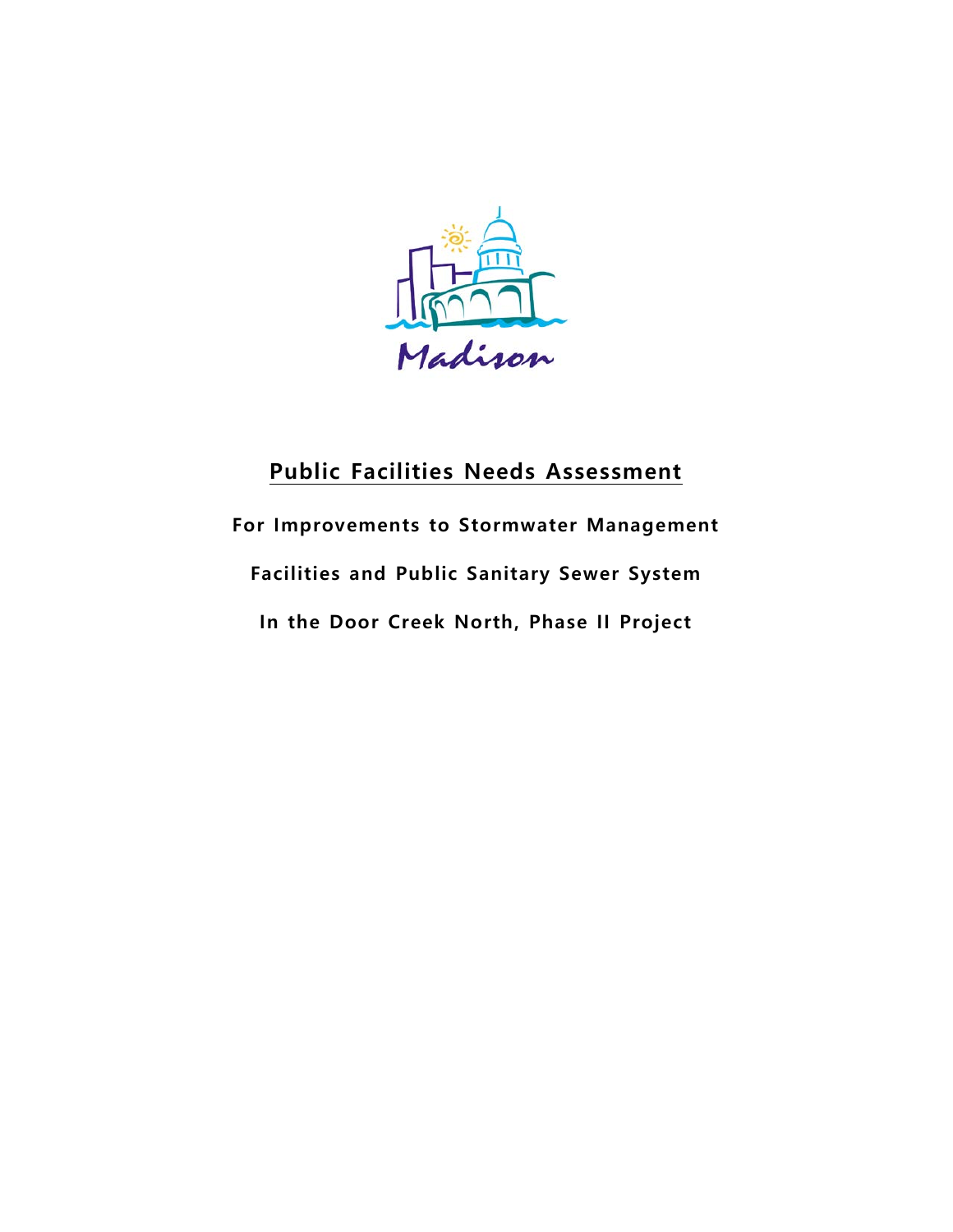### **Introduction**

The City of Madison has prepared this public facilities needs assessment. Improvements to stormwater management practices and the public sanitary sewer system are required to facilitate well-planned development in a portion of the Sprecher Neighborhood. This work is referred to as the Door Creek North, Phase II project.

The Sprecher Neighborhood Development Plan was adopted in 1998 by The City of Madison to guide development in the area bordered to the north by Interstate Highway 94, to the west by Interstate Highway 90, to the south by Cottage Grove Road, and to the east by the eastern section line of Section 1, Township 07 North, Range 10 East (Refer to the map in *Exhibit B*). The plan includes recommendations for lands to be reserved for parks, open space, and drainage based on existing topography and natural features.

The headwaters of Door Creek traverse though the eastern half of the planning area. An unnamed tributary of Door Creek extends west to Sprecher Road just south of Milwaukee Street and continues west through existing Town of Blooming Grove lands. A drainage corridor is preserved for the land surrounding this tributary.

Lands upstream of this corridor are currently developing. As lands develop, the increase in impervious area will result in an increase in the peak flow, the time of concentration and the volume of storm water runoff. Therefore, downstream drainage facilities need to be improved to control the peak runoff rates and increase the conveyance capacities to protect the existing adjacent properties from potential flooding and/or erosion.

The developing lands also require connection to the public sewerage system. Where possible, these facilities are designed to function by gravity. To serve the lands currently developing, the sanitary sewer system needs to be extended from South Sprecher Road at Broad Creek Boulevard to the west approximately 2,200 feet and to the north approximately 600 feet.

# **Existing Public Facilities**

Currently, the storm water drainage system consists of unimproved drainage courses. There is a primary drainage branch extending from the box culverts under Sprecher Road at Broad Creek Boulevard to the west to culverts under Rustic Drive and then beyond. A secondary drainage branch joins the primary branch approximately 800 feet upstream of the Sprecher box culverts then extends due north to Milwaukee Street, also serving land north of Interstate Highway 94.

Currently, a sanitary sewer interceptor exists in Sprecher Road at Broad Creek Boulevard with capacity to accept the additional projected service area.

#### **New Public Facilities**

The improvements to the public storm water drainage system consist of a regional retention facility designed to control the peak runoff rates and a stormwater conveyance system to carry the increased volume of storm water runoff. Additionally, the retention facility shall provide water quality benefits including sediment trapping.

The improvements to the public sanitary sewer system consist of extending approximately 2200 linear feet of 12" sanitary sewer interceptor main and structures.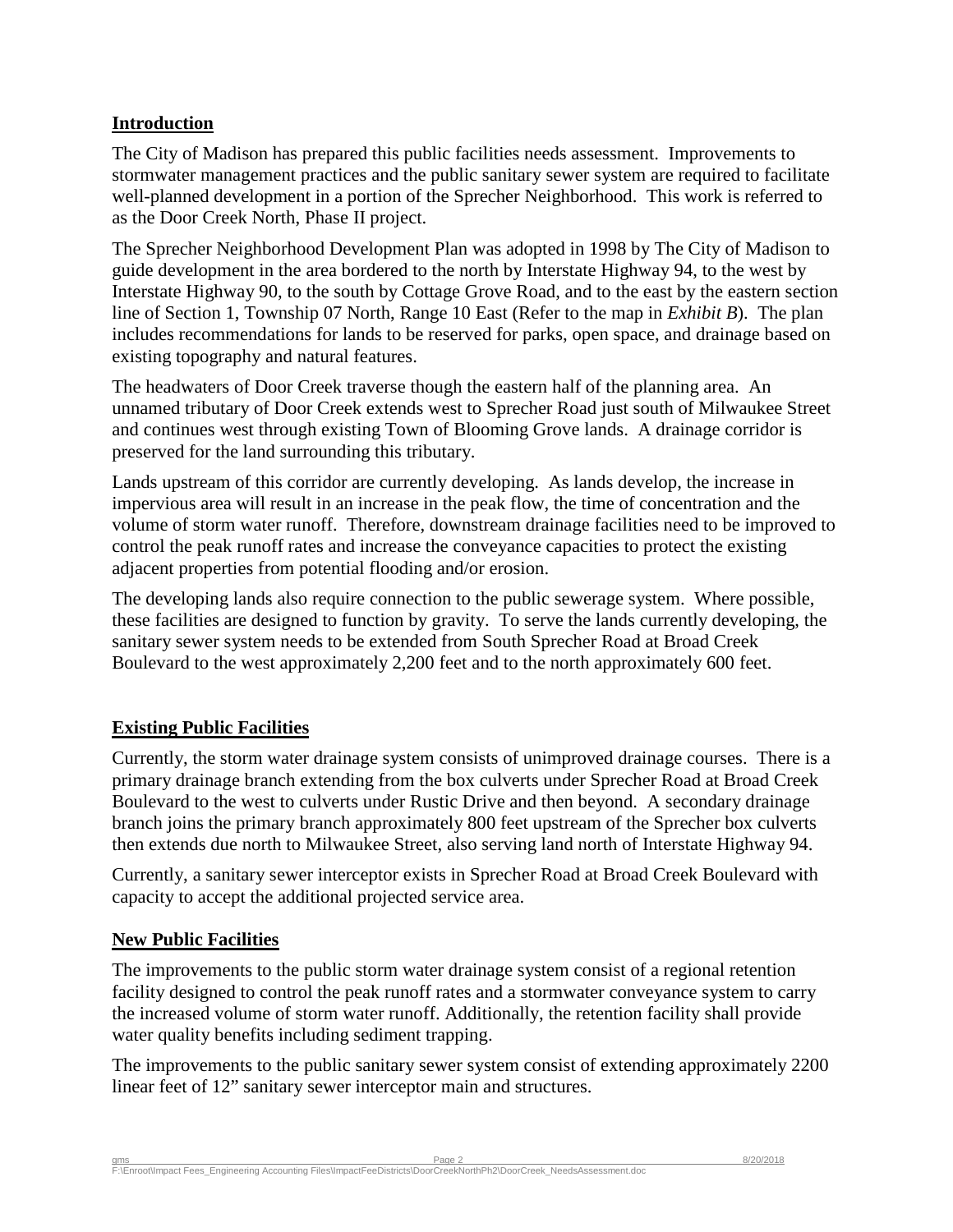# **Impact Fees**

In order to finance the improvements, the City, pursuant to Wis. Stats. § 66.0617(2), has passed an Impact Fee Ordinance (Chapter 20 of Madison Code of Ordinances) that can require fees to be paid by developers to compensate for the capital costs necessary to accommodate land development in unplatted areas. In areas already platted, Special Assessments will be used to finance a proportionate share of the costs of this project. For the Door Creek North, Phase II project, three separate fees have been established to recover the costs for the (1) sanitary sewer interceptor, (2) storm water conveyance facilities, and (3) storm water retention facilities. There is no fee rate difference between platted and unplatted areas.

The Impact/ Assessment Fee area has been divided into sections *(See Exhibit C)* based on the total amount of fees and the method by which the fees will be procured (Impact Fee or Special Assessment). There are nine total sections and they have been divided as follows:

| Section<br>Number** | Sanitary<br>Sewer Fee | <b>Storm Water</b><br>Conveyance<br>Fee | <b>Storm Water</b><br><b>Retention Fee</b><br>Outlet<br>Storage |        | <b>Impact Fee</b><br>or Special<br>Assessment | Total<br>Fees |
|---------------------|-----------------------|-----------------------------------------|-----------------------------------------------------------------|--------|-----------------------------------------------|---------------|
|                     | \$46.76               | \$53.91                                 | \$96.76                                                         | \$3.21 | Impact                                        | \$200.64      |
| $\overline{2}$      | \$46.76               | \$53.91                                 |                                                                 | \$3.78 | Impact                                        | \$104.45      |
| 3                   |                       | \$53.91                                 |                                                                 |        | Impact                                        | \$53.91       |
| 3a                  |                       | \$53.91                                 |                                                                 |        | Assessment                                    | \$53.91       |
| 4                   | \$46.76               | \$53.91                                 |                                                                 | \$4.15 | Impact                                        | \$104.82      |
| 5                   | \$46.76               | \$53.91                                 |                                                                 |        | Impact                                        | \$100.67      |
| 6                   |                       | \$53.91                                 |                                                                 |        | Impact                                        | \$53.91       |
| 7                   | \$46.76               | \$53.91                                 | \$90.18                                                         | \$2.99 | Assessment                                    | \$193.84      |
| 8                   |                       | \$53.91                                 | \$90.18                                                         | \$2.99 | Assessment                                    | \$147.08      |

*Table A: Impact/Assessment Fee Rates\* in each Section*

*\*Fees in Table are per 1000 Square Feet \*\*Refer to map in Exhibit C for location of each Section*

#### **The rates for each area range from \$2,348.32/acre in Sections 3, 3a, and 6 to \$8,739.88/acre in Section 1.**

The three impact fee rates were calculated as a rate for the Cost per Net Developed Area as defined in Section 20.04 of the Madison General Ordinances. The Net Developed Area has been estimated as 67% of the gross area. The land costs and construction costs have been estimated for the Cost of the improvements.

Land costs with real estate fees are assumed to be \$525,000.00. Refer to *Table 1* in *Exhibit A* for a complete breakdown of land costs associated with each treatment.

Construction cost estimates includes 10% for engineering and 15% contingency. Final costs shall include 10% engineering. Construction costs shall be broken down as follows:

- **Sanitary Sewer Interceptor:** sanitary pipe, backfill, structures, and trench patches
- **Storm Water Conveyance:** erosion control measures, greenway grading, restoration, culverts, septic system abandonment, and private sanitary lateral
- **Storm Water Retention:** basin grading, restoration, and outlet structure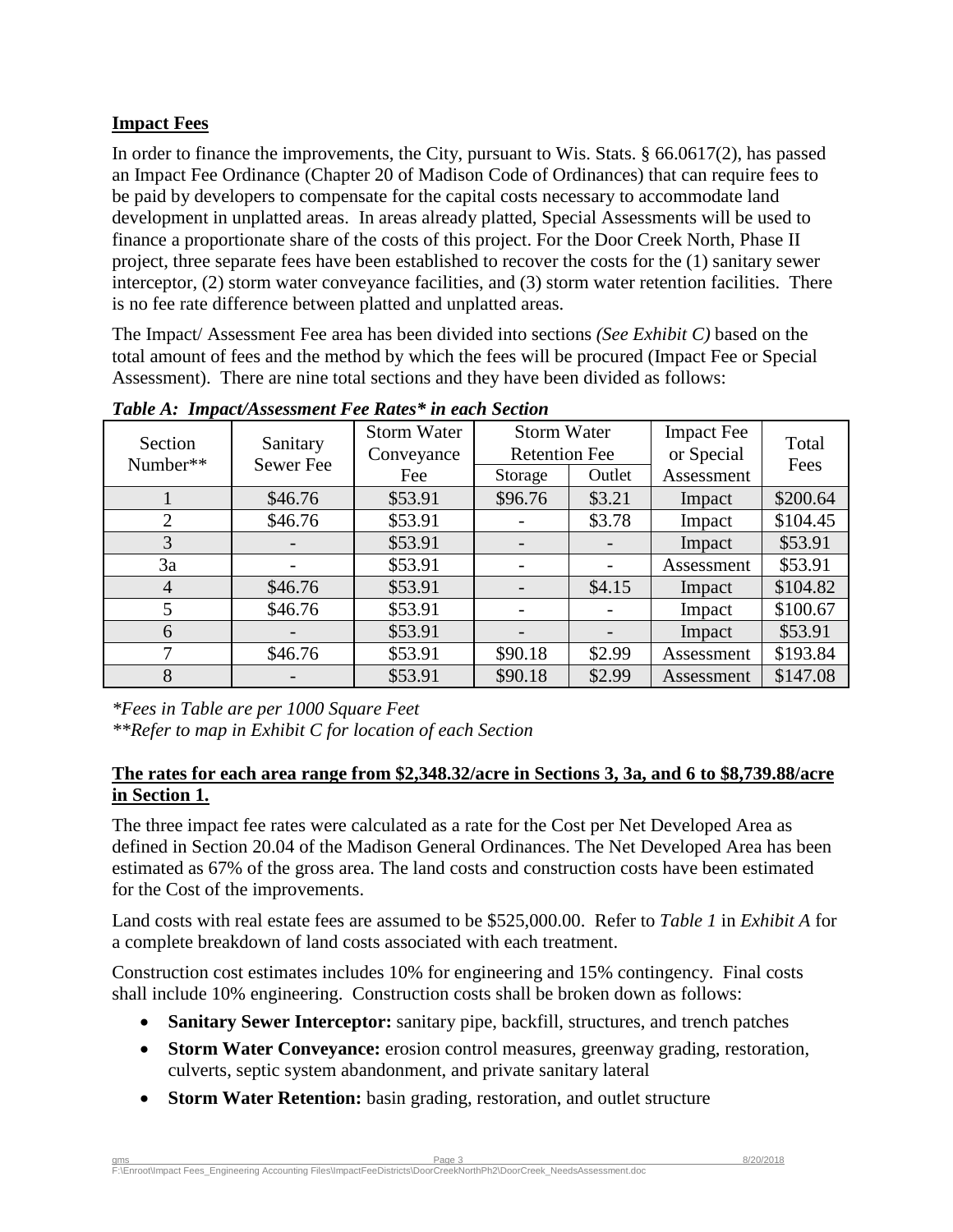A regional retention basin has been designed for the area. Only a portion of the basin to serve the immediate Development (Phase 1 Storage) will be constructed with the Door Creek North, Phase II project. The remainder of the storage (Phase 2 Storage) will be constructed with a future project. The outlet structure to serve the ultimate regional retention basin (Phase 1 and Phase 2 Storage) will be constructed with the Door Creek North, Phase II project.

The design of the regional retention basin is included in the "Hydrology & Hydraulics Report for Door Creek North, Phase II Detention Basin and Drainage Way – October 2002" on file in City of Madison Engineering. The design includes a breakdown of storage required for Areas 1 thru 4. Phase 1 Storage serves Areas 1 & 2 and Phase 2 Storage serves Areas 3 & 4. The breakdown of the percentage of costs to each area is as follows:

| Phase 1 Storage: Area $1 = 79.57\%$ ; Area $2 = 20.43\%$                                            |  |  |
|-----------------------------------------------------------------------------------------------------|--|--|
| Phase 2 Storage: Area $3 = 56.25\%$ ; Area $4 = 43.75\%$                                            |  |  |
| Outlet Structure: Area $1 = 52.48\%$ ; Area $2 = 13.48\%$ ; Area $3 = 19.15\%$ ; Area $4 = 14.89\%$ |  |  |

The storage costs (grading, restoration) associated with the Storm Water Retention treatment for the Door Creek North, Phase II project are only calculated for Phase 1 Storage, incorporating Area 1 and Area 2. Outlet structure costs have been calculated for Phase 1 and 2 Storage, incorporating all four Areas. Refer to *Tables 2,3, and 4* in *Exhibit A* for detailed construction costs for each treatment, and the map in *Exhibit C.*

#### **Adjustments to Impact Fee**

The impact fee shall be adjusted annually for inflation, based on the Construction Cost Index as published in the *Engineering News Record* (http://enr.construction.com/). The base month/year for calculating such adjustment shall be the month/year of final Common Council adoption of this Impact Fee Ordinance.

#### **Location Description of Impact Fee District**

Any and all parcels (platted and/or metes and bounds), or portions thereof, that reside within, or is altered to discharge within the service areas defined in *Exhibit C*. These lands are located within the City of Madison and Town of Blooming Grove as follows:

Parts of Section 1, Section 2 and Northwest ¼ Section 11, and Northeast ¼ Section 11 of Township 7 North, Range 10 East.

# **Effect of impact fees on housing costs**

Impact fee rates will vary within eight (8) different sections in the Sprecher Neighborhood area. The costs were calculated based on minimum City of Madison zoning standards for lot sizes in each of the zones within each section. The map in *Exhibit B* shows the zone boundaries. The map in *Exhibit C* shows each of the sections divided by impact fee rates. Refer to *Table 6* in *Exhibit A* for a detailed summary of the additional costs for housing associated with the proposed impact fees.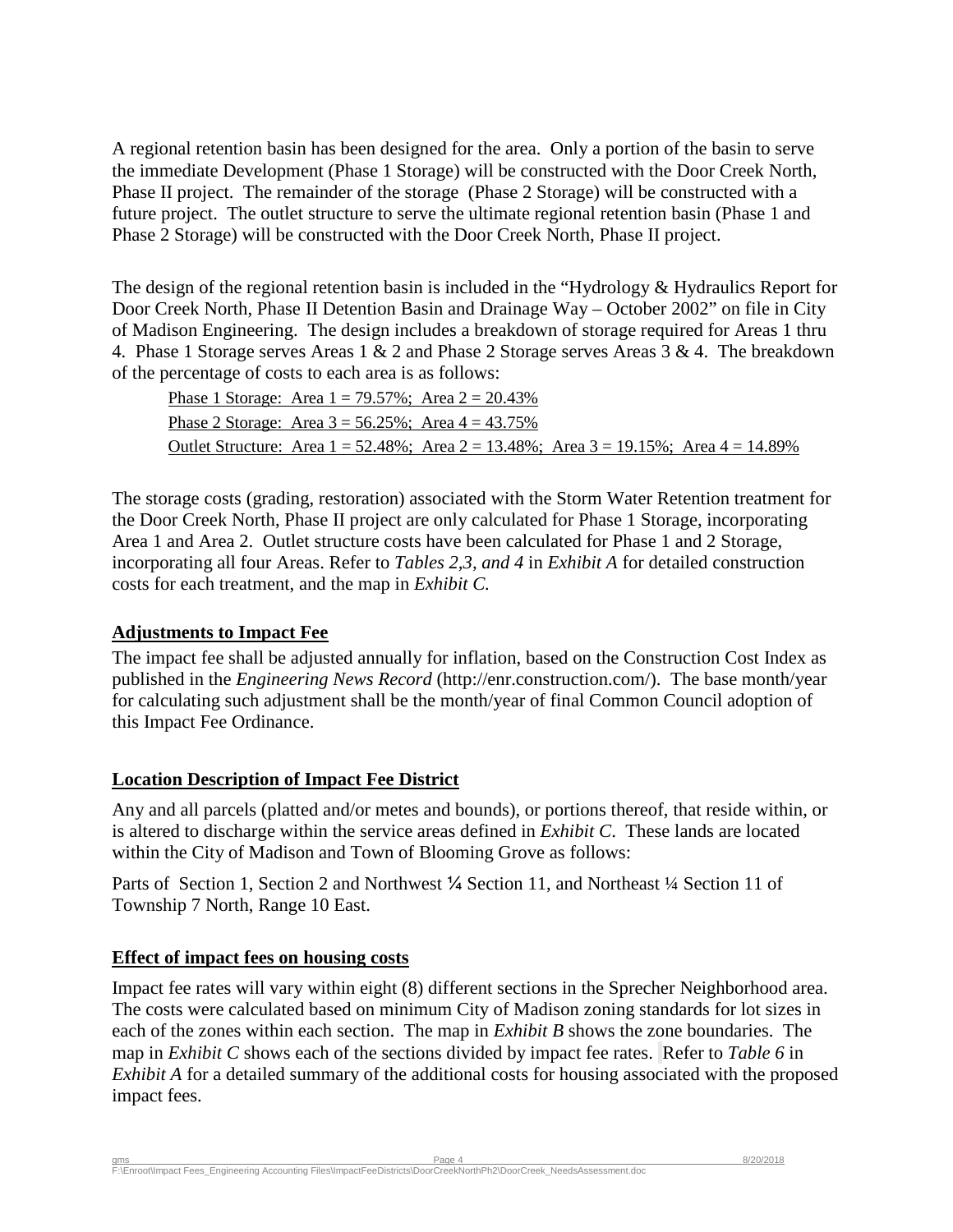*Table 1* **Land Costs for Impact Fee District**

| <b>TREATMENT</b>                                                     |                   |             | <b>PERCENT</b><br>0F<br>FEE. | <b>PERCENT</b><br>OF TLE | <b>NET</b><br><b>AREA</b> |                 | <b>TOTAL LAND COSTS</b> |  |
|----------------------------------------------------------------------|-------------------|-------------|------------------------------|--------------------------|---------------------------|-----------------|-------------------------|--|
|                                                                      |                   | <b>AREA</b> | <b>AREA</b>                  | (ACRES)                  | Fee Area                  | <b>TLE Area</b> | <b>Total</b>            |  |
| <b>Sanitary Storm</b><br>Interceptor                                 |                   | 10.00%      | 12.50%                       | 168.30                   | \$51,676.26               | \$1,029.67      | \$52,705.93             |  |
| Storm Water<br>Conveyance                                            |                   | 42.5%       | 63.75%                       | 289.72                   | \$219,624.12              | \$5,251.33      | \$227,159.68*           |  |
| $\overline{\phantom{0}}$<br>Phase<br><b>Storm Water</b><br>Retention | Area 1            |             | 23.75%                       | 100.83                   |                           |                 |                         |  |
|                                                                      | Area 2            | 47.5%       |                              | 24.13                    | \$245,462.25              | \$1,956.38      | \$247,418.62            |  |
|                                                                      | $\mathbf{\Omega}$ | Area 3      | $0\%$                        | $0\%$                    | 29.06                     |                 | NO LAND COSTS           |  |
| Phase                                                                |                   | Area 4      |                              |                          | 20.57                     |                 |                         |  |

\* Fee + TLE does not equal total because total includes connection charges for 4565 Sprecher Rd.

*Table 2* **Construction Costs for Sanitary Sewer Interceptor**

| <b>ITEM</b>                                                | <b>QUANTITY</b>                        | <b>UNIT</b>     | <b>UNIT PRICE</b> | <b>TOTAL COST</b> |
|------------------------------------------------------------|----------------------------------------|-----------------|-------------------|-------------------|
| <b>TRAFFIC CONTROL -</b><br><b>SANITARY</b>                | 1                                      | <b>LUMP SUM</b> | \$2,000.00        | \$2,000.00        |
| MOBILIZATON -<br><b>SANITARY</b>                           | 1                                      | <b>LUMP SUM</b> | \$5,000.00        | \$5,000.00        |
| <b>TRENCH</b><br><b>RESTORATION</b>                        | 140                                    | T.F.            | \$15.00           | \$2,100.00        |
| 12" PVC, SDR 35                                            | 832                                    | L.F.            | \$80.00           | \$66,560.00       |
| 4' DIA. SAS WITH<br><b>INTERNAL CHIMNEY</b><br><b>SEAL</b> | 10                                     | <b>EACH</b>     | \$1,200.00        | \$12,000.00       |
| <b>SELECT BACKFILL FOR</b><br><b>SANITARY SEWER</b>        | 109                                    | T.F.            | \$10.00           | \$1,090.00        |
| 8" PVC, SDR 26                                             | 104                                    | L.F.            | \$35.00           | \$3,640.00        |
| 12" PVC, SDR 26                                            | 1560                                   | L.F.            | \$80.00           | \$124,800.00      |
| 8" PVC PIPE PLUG                                           | $\overline{2}$                         | <b>EACH</b>     | \$50.00           | \$100.00          |
| <b>ABANDON SANITARY</b><br><b>MAIN</b>                     | 0.5                                    | <b>EACH</b>     | \$500.00          | \$250.00          |
| <b>TEMPORARY CONCRETE</b><br><b>TRENCH PATCH</b>           | 3530                                   | S.F.            | \$2.00            | \$7,060.00        |
| <b>ROCK EXCAVATION</b><br>(UNDISTRIBUTED)                  | 500                                    | C.Y.            | \$15.00           | \$7,500.00        |
|                                                            |                                        |                 | <b>SUBTOTAL</b>   | \$232,100.00      |
|                                                            | ENGINEERING (10%)<br>CONTINGENCY (15%) | \$23,210.00     |                   |                   |
|                                                            | \$34,815.00                            |                 |                   |                   |
|                                                            | \$290,125.00                           |                 |                   |                   |
|                                                            | \$52,705.93                            |                 |                   |                   |
|                                                            | \$342,830.93                           |                 |                   |                   |
|                                                            |                                        |                 | <b>RATE</b>       | \$46.76/1000 S.F. |

# *Table 3* **Construction Costs for Storm Water Conveyance**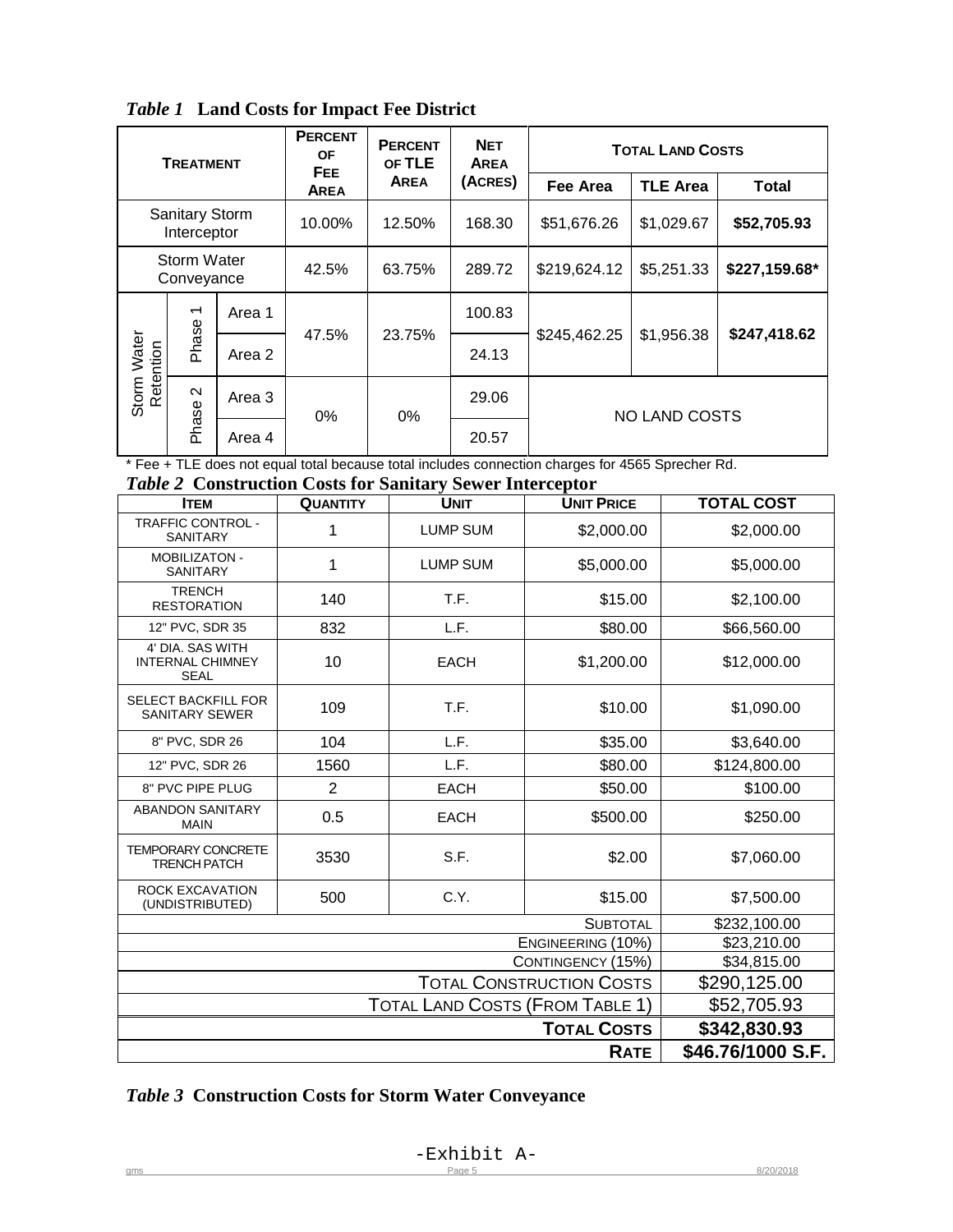| <b>ITEM</b>                          | <b>QUANTITY</b>                        | <b>UNIT</b>     | <b>UNIT PRICE</b> | <b>TOTAL COST</b> |
|--------------------------------------|----------------------------------------|-----------------|-------------------|-------------------|
| TRAFFIC CONTROL - STORM              | 0.5                                    | <b>LUMP SUM</b> | \$2,000.00        | \$1,000.00        |
| EROSION MATTING, CLASS II,<br>TYPE B | 10,775                                 | S.Y.            | \$2.00            | \$21,550.00       |
| SILT FENCE (UNDIST)                  | 100                                    | L.F.            | \$1.50            | \$150.00          |
| <b>CLEAR STONE WEEPER</b>            | 4                                      | <b>EACH</b>     | \$400.00          | \$1,600.00        |
| MOBILIZATION FOR STORM SEWER         | 0.5                                    | <b>LUMP SUM</b> | \$5,000.00        | \$2,500.00        |
| <b>EXCAVATION CUT</b>                | 23,518                                 | C.Y.            | \$3.00            | \$70,554.00       |
| <b>CLEAR STONE</b>                   | 130                                    | <b>TON</b>      | \$15.00           | \$1,950.00        |
| <b>RIPRAP</b>                        | 60                                     | <b>TON</b>      | \$40.00           | \$2,400.00        |
| REMOVE SEWER ACCESS STRUCTURE        | 1                                      | <b>EACH</b>     | \$400.00          | \$400.00          |
| <b>REMOVE PIPE</b>                   | 60                                     | L.F.            | \$30.00           | \$1,800.00        |
| <b>CLEARING</b>                      | 612                                    | I.D.            | \$15.00           | \$9,180.00        |
| <b>GRUBBING</b>                      | 612                                    | I.D.            | \$15.00           | \$9,180.00        |
| SEEDING WITH SOIL STABILIZERS        | 24,766                                 | S.Y.            | \$3.00            | \$74,298.00       |
| 43"X68" HERCP, CLASS HE-III          | 120                                    | L.F.            | \$100.00          | \$12,000.00       |
| HERC APRON ENDWALL, 43"X68"          | 4                                      | <b>EACH</b>     | \$1,500.00        | \$6,000.00        |
| SELECT BACKFILL FOR STORM SEWER      | 212                                    | T.F.            | \$5.00            | \$1,060.00        |
| UTILITY TRENCH PATCH, TYPE III       | 3,530                                  | S.F.            | \$2.00            | \$7,060.00        |
| <b>CONSTRUCTION ENTRANCE</b>         | 3                                      | EACH            | \$500.00          | \$1,500.00        |
| <b>SEDIMENT TRAP</b>                 | 1                                      | <b>EACH</b>     | \$400.00          | \$400.00          |
| <b>RIPRAP FILTER FABRIC</b>          | 150                                    | S.Y.            | \$2.00            | \$300.00          |
| EXCESS MATERIAL DISPOSAL             | 20,418                                 | C.Y.            | \$1.00            | \$20,418.00       |
| REINFORCED CONC BOX CULVERT, 5'X8'   | 91.5                                   | L.F.            | \$100.00          | \$9,150.00        |
| 5'X8' BOX CULVERT WINGWALLS          | 1                                      | <b>LUMP SUM</b> | \$10,000.00       | \$10,000.00       |
| 5'X8' BOX CULVERT INLET GATE         | $\overline{2}$                         | EACH            | \$5,000.00        | \$10,000.00       |
| 5'X8' BOX CULVERT OUTLET GATE        | 3                                      | <b>EACH</b>     | \$5,000.00        | \$15,000.00       |
| <b>DROP STRUCTURE</b>                | 1                                      | <b>LUMP SUM</b> | \$20,000.00       | \$20,000.00       |
| SALVAGED TOPSOIL GRADING             | 20,086                                 | S.Y.            | \$2.00            | \$40,172.00       |
| <b>CONSTRUCTION FENCING</b>          | 380                                    | L.F.            | \$2.00            | \$760.00          |
| PIPE PLUG                            | $\mathbf{1}$                           | <b>EACH</b>     | \$500.00          | \$500.00          |
| 4" PVC, SDR 35 SANITARY LATERAL      | 86                                     | L.F.            | \$60.00           | \$5,160.00        |
| CLEANOUT                             | 1                                      | <b>EACH</b>     | \$1,500.00        | \$1,500.00        |
| ABANDON SEPTIC SYSTEM                | 1                                      | <b>LUMP SUM</b> | \$5,000.00        | \$5,000.00        |
|                                      | \$362,542.00                           |                 |                   |                   |
|                                      | \$36,254.20                            |                 |                   |                   |
|                                      | \$54,381.30                            |                 |                   |                   |
|                                      | \$453,177.50                           |                 |                   |                   |
|                                      | <b>TOTAL LAND COSTS (FROM TABLE 1)</b> | \$227,159.68    |                   |                   |
|                                      | \$680,337.18                           |                 |                   |                   |
|                                      |                                        |                 | RATE              | \$53.91/1000 S.F. |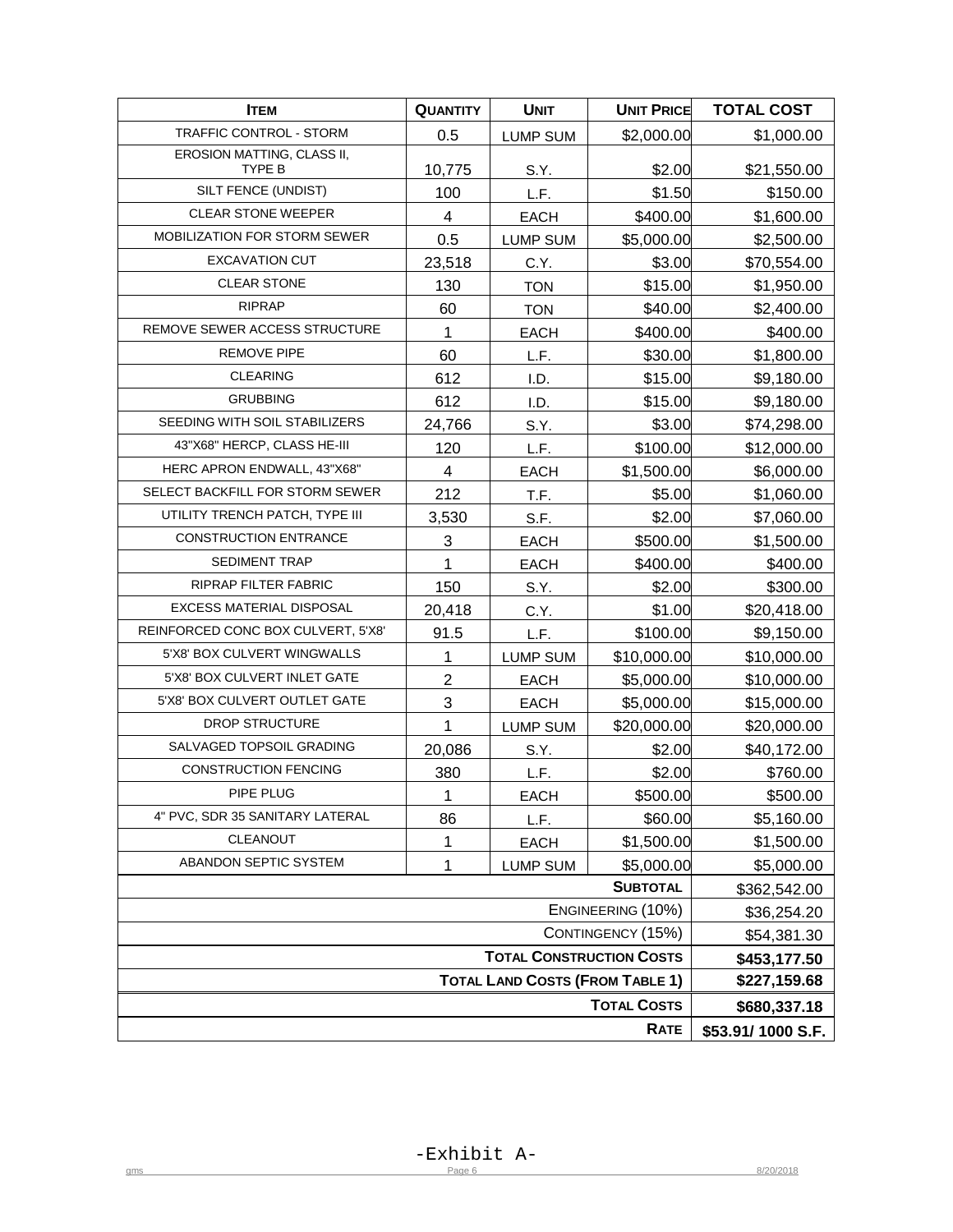| Item                                | Quantity                               | Unit                            | <b>Unit Price</b> | <b>TOTAL COST</b> |
|-------------------------------------|----------------------------------------|---------------------------------|-------------------|-------------------|
| <b>TRAFFIC CONTROL - STORM</b>      | 0.5                                    | <b>LUMP SUM</b>                 | \$2,000.00        | \$1,000.00        |
| EROSION MATTING, CLASS I, TYPE A    | 777                                    | S.Y.                            | \$1.50            | \$1,165.50        |
| <b>MOBILIZATION FOR STORM SEWER</b> | 0.5                                    | <b>LUMP SUM</b>                 | \$5,000.00        | \$2,500.00        |
| <b>EXCAVATION CUT</b>               | 17,829                                 | C.Y.                            | \$3.00            | \$53,487.00       |
| <b>CLEARING</b>                     | 4.5                                    | <b>STA</b>                      | \$2,000.00        | \$9,000.00        |
| <b>GRUBBING</b>                     | 4.5                                    | <b>STA</b>                      | \$2,000.00        | \$9,000.00        |
| SEEDING WITH SOIL STABILIZERS       | 19,869                                 | S.Y.                            | \$3.00            | \$59,607.00       |
| <b>EXCESS MATERIAL DISPOSAL</b>     | 15,404                                 | C.Y.                            | \$1.00            | \$15,404.00       |
| SALVAGED TOPSOIL GRADING            | 24,549                                 | S.Y.                            | \$2.00            | \$49,098.00       |
|                                     |                                        |                                 | <b>SUBTOTAL</b>   | \$200,261.50      |
|                                     |                                        |                                 | ENGINEERING (10%) | \$20,026.15       |
|                                     |                                        |                                 | CONTINGENCY (15%) | \$30,039.23       |
|                                     |                                        | <b>TOTAL CONSTRUCTION COSTS</b> |                   | \$250,326.88      |
|                                     | <b>TOTAL LAND COSTS (FROM TABLE 1)</b> | \$247,418.62                    |                   |                   |
|                                     | <b>TOTAL COSTS</b>                     | \$497,745.50                    |                   |                   |
|                                     | <b>AREA 1 (79.57%) RATE</b>            | \$90.18/1000 S.F.               |                   |                   |
|                                     |                                        | <b>AREA 1 (20.43%) RATE</b>     |                   | \$96.76/1000 S.F. |

*Table 4* **Construction Costs for Storm Water Retention: Storage**

*Table 5* Construction Costs for Storm Water Retention: Outlet Structure

| <b>ITEM</b>                       | <b>QUANTITY</b>                          | <b>UNIT</b> | <b>UNIT PRICE</b>   | <b>TOTAL COST</b> |  |
|-----------------------------------|------------------------------------------|-------------|---------------------|-------------------|--|
| <b>OUTLET</b><br><b>STRUCTURE</b> | <b>LUMP</b><br>\$20,000.00<br><b>SUM</b> |             |                     | \$20,000.00       |  |
|                                   |                                          |             | <b>SUBTOTAL</b>     | \$20,000.00       |  |
|                                   |                                          |             | ENGINEERING (10%)   | \$2,000.00        |  |
|                                   |                                          |             | CONTINGENCY (15%)   | \$3,000.00        |  |
| <b>TOTAL CONSTRUCTION COSTS</b>   |                                          |             |                     | \$25,000.00       |  |
|                                   |                                          |             | <b>RATE</b>         |                   |  |
|                                   |                                          | \$13,120.00 | \$2.99/1000<br>S.F. |                   |  |
|                                   |                                          | \$3,370.00  | \$3.21/1000<br>S.F. |                   |  |
|                                   |                                          | \$4,787.50  | \$3.78/1000<br>S.F. |                   |  |
|                                   |                                          | \$3,722.50  | \$4.15/1000<br>S.F. |                   |  |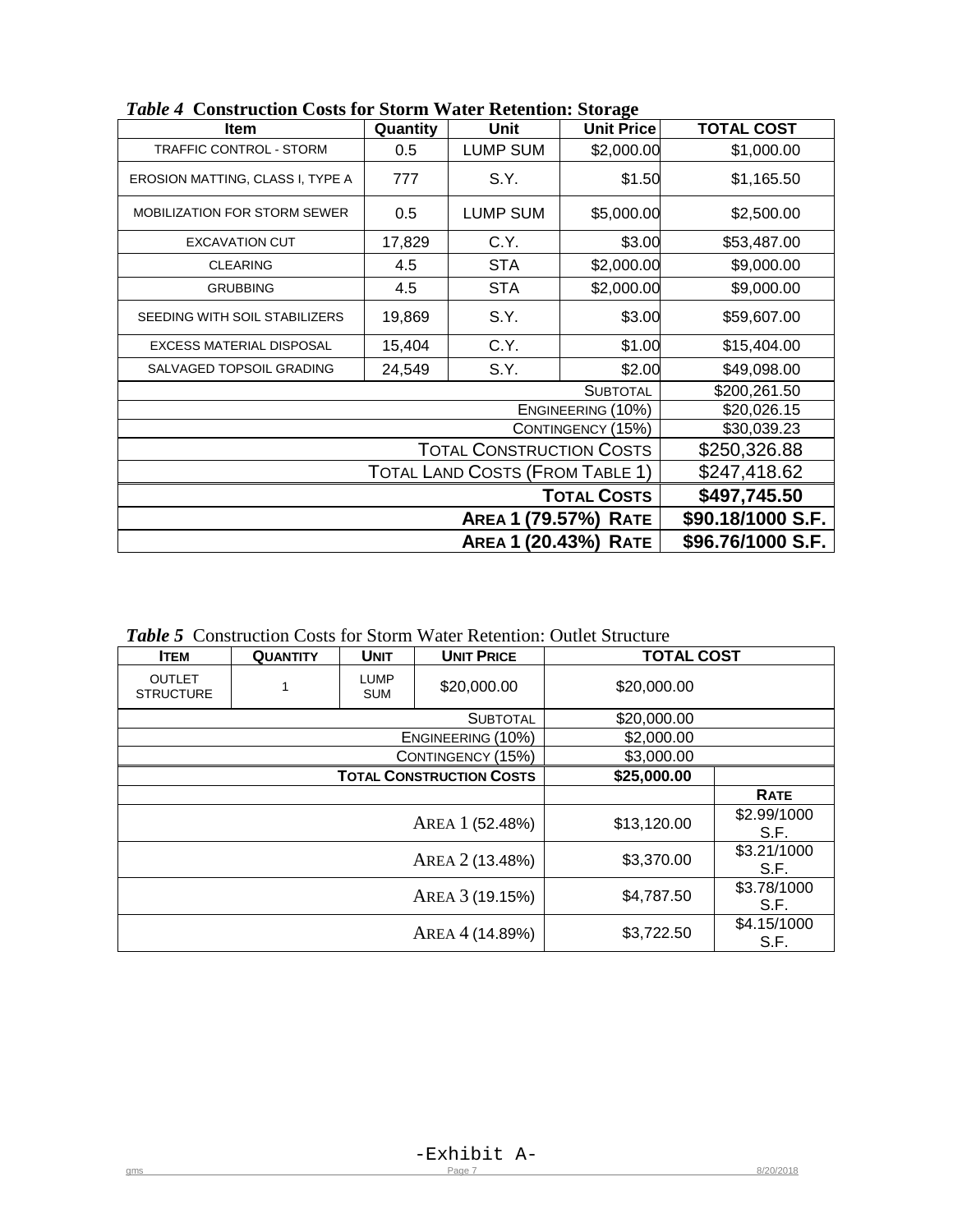|                      | ZONE                    |       | <b>MINIMUM LOT SIZE</b><br>FOR ZONE (S. F.) | AVERAGE<br>LOT SIZE | COST/<br>1000 S.F. | <b>MINIMUM ADDITIONAL</b><br><b>COST/UNIT</b> | ADD'L COST FOR<br>10,000 S.F. LOT |
|----------------------|-------------------------|-------|---------------------------------------------|---------------------|--------------------|-----------------------------------------------|-----------------------------------|
|                      |                         | $R-1$ | 8,000                                       | 10,000              |                    | \$1,605.12                                    | \$2,006.40                        |
| SECTION <sub>1</sub> | Low                     | $R-2$ | 6,000                                       |                     |                    | \$1,203.84                                    |                                   |
|                      |                         | $R-3$ | 4,000                                       |                     | \$200.64           | \$802.56                                      |                                   |
|                      | Σ                       | $R-4$ | 2,000                                       |                     |                    | \$401.28                                      |                                   |
|                      |                         | $R-1$ | 8,000                                       | 10,000              |                    | \$835.60                                      | \$1,044.50                        |
| SECTION <sub>2</sub> | Low                     | $R-2$ | 6,000                                       |                     |                    | \$626.70                                      |                                   |
|                      |                         | $R-3$ | 4,000                                       |                     | \$104.45           | \$417.80                                      |                                   |
|                      | Σ                       | $R-4$ | 2,000                                       |                     |                    | \$208.90                                      |                                   |
|                      |                         | $R-1$ | 8,000                                       | 10,000              |                    | \$431.28                                      | \$539.10                          |
|                      | Low                     | $R-2$ | 6,000                                       |                     |                    | \$323.46                                      |                                   |
| SECTION <sub>3</sub> | $\geq$                  | $R-3$ | 4,000                                       |                     |                    | \$215.64                                      |                                   |
|                      |                         | $R-4$ | 2,000                                       |                     | \$53.91            | \$107.82                                      |                                   |
|                      |                         |       | 1,300                                       |                     |                    | \$70.08                                       |                                   |
|                      | MEDIUM                  | $R-5$ | 1,000                                       |                     |                    | \$53.91                                       |                                   |
|                      |                         |       | 700                                         |                     |                    | \$37.73                                       |                                   |
|                      |                         | $R-1$ | 8,000                                       | 10,000              |                    | \$838.56                                      | \$1,048.20                        |
| SECTION <sub>4</sub> | $\overline{\mathsf{S}}$ | $R-2$ | 6,000                                       |                     | \$104.82           | \$628.92                                      |                                   |
| SECTION <sub>5</sub> | <b>NOT</b>              | $R-1$ | 8,000                                       | 10,000              | \$103.67           | \$829.36                                      | \$1,036.70                        |
|                      |                         | $R-2$ | 6,000                                       |                     |                    | \$622.02                                      |                                   |
| SECTION <sub>6</sub> | $\overline{\mathsf{S}}$ | $R-1$ | 8,000                                       | 10,000              | \$53.91            | \$431.28                                      | \$539.10                          |
|                      |                         | $R-2$ | 6,000                                       |                     |                    | \$323.46                                      |                                   |
|                      | $\sum_{i=1}^{n}$        | $R-1$ | 8,000                                       | 10,000              |                    | \$1,550.72                                    | \$1,938.4                         |
|                      |                         | $R-2$ | 6,000                                       |                     |                    | \$1,163.04                                    |                                   |
|                      | Σ                       | $R-3$ | 4,000                                       |                     |                    | \$775.36                                      |                                   |
| SECTION <sub>7</sub> |                         | $R-4$ | 2,000                                       |                     | \$193.84           | \$387.68                                      |                                   |
|                      |                         |       | 1,300                                       |                     |                    | \$251.99                                      |                                   |
|                      | MEDIUM                  | $R-5$ | 1,000                                       |                     |                    | \$193.84                                      |                                   |
|                      |                         |       | 700                                         |                     |                    | \$135.69                                      |                                   |
|                      | <b>NOT</b>              | $R-1$ | 8,000                                       | 10,000              |                    | \$1,176.64                                    | \$1,470.80                        |
|                      |                         | $R-2$ | 6,000                                       |                     |                    | \$882.48                                      |                                   |
|                      | Σ                       | $R-3$ | 4,000                                       |                     |                    | \$588.32                                      |                                   |
| SECTION <sub>8</sub> |                         | $R-4$ | 2,000                                       |                     | \$147.08           | \$294.16                                      |                                   |
|                      |                         |       | 1,300                                       |                     |                    | \$191.20                                      |                                   |
|                      | MEDIUM                  | $R-5$ | 1,000                                       |                     |                    | \$147.08                                      |                                   |
|                      |                         | 700   |                                             |                     | \$102.96           |                                               |                                   |

*Table 6* **Effect of Impact Fees on Housing Costs**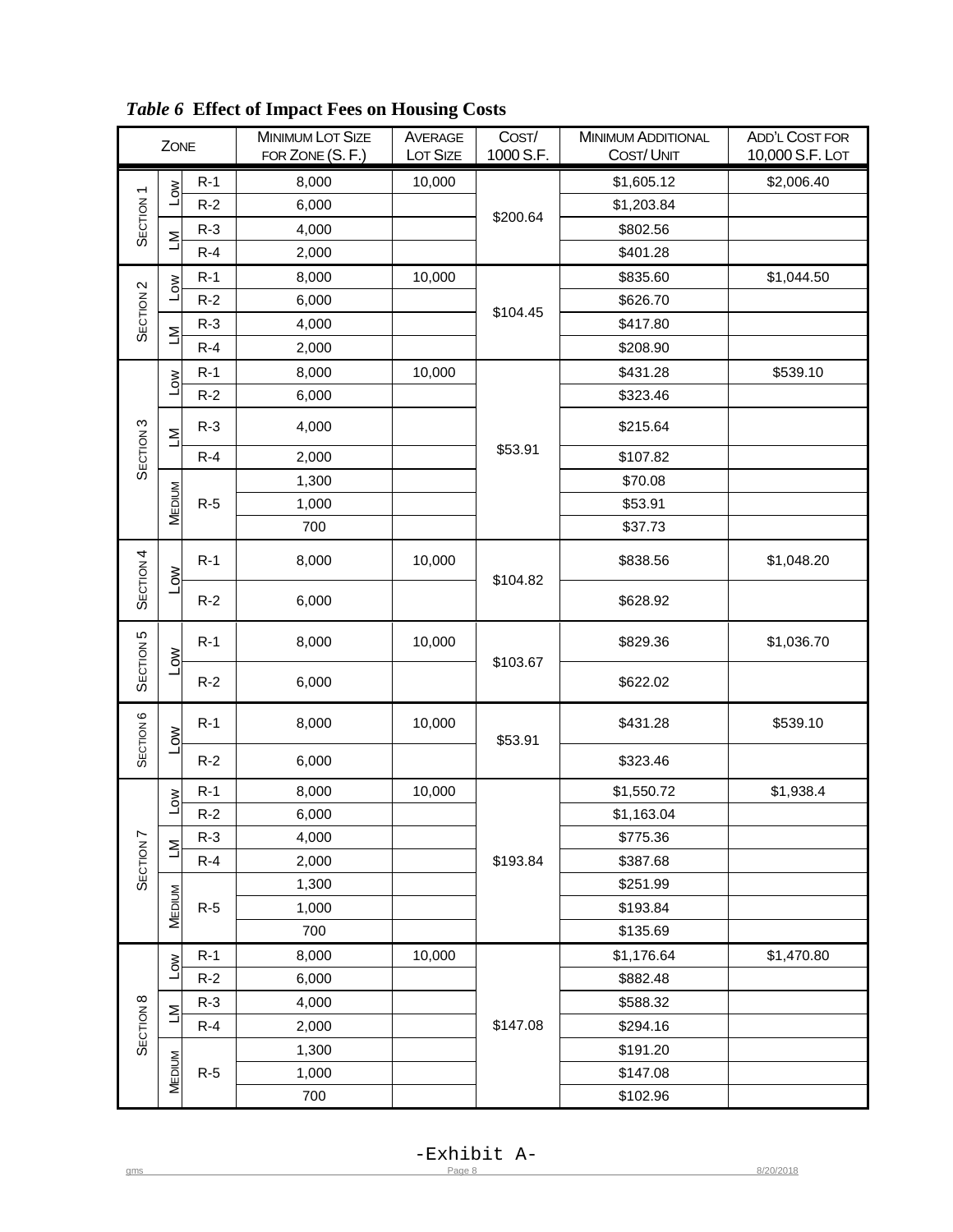**Door Creek North, Phase 2 Impact Fee District**